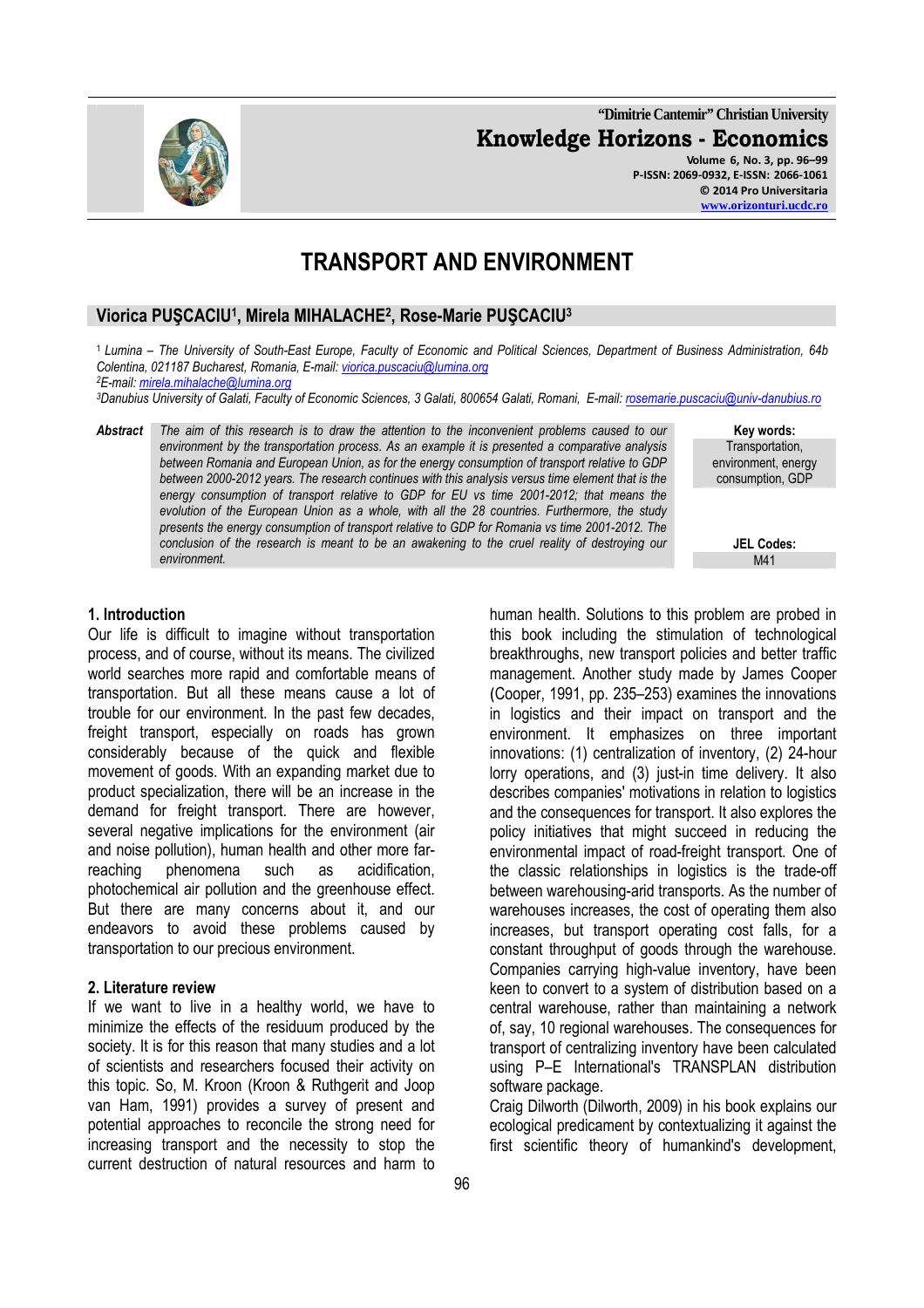drawing on evolution theory, biology, anthropology, archaeology, economics, environmental science and history. It takes over where Darwin left off, revealing that our ecologically disruptive behaviour is rooted in our nature as a species. Download book.

Transportation is one of the main sources of pollution, together with: industry, volcano emissions, dust tempests, natural fires and the housing activities. Air pollution made by the transportation is only a face of the problem, as the noise also contribute to the atmospherically pollution.

Harold F. Hemond (Hemond & Elisabeth J. Fechner-Levy, 1999 makes a succinct, yet substantive, review of chemical fate and transport processes in the environment. He covers the fundamental principles of mass transport, chemical partitioning, and chemical/biological transformation in surface waters, in soil and groundwater, and in air. In this textbook, each of these three major environmental media is introduced by descriptive overviews, followed by presentation of the controlling physical, chemical, and biological processes. Emphasis is placed on intuitively based mathematical models for chemical transport and transformations. Although developed for a one-semester graduate course, Chemical Fate and Transport in the Environment, Second Edition, is also an essential reference for environmental practitioners in industry, consulting, and government agencies.

Tony McMichael (Redfield) describes and explains how we have reached the present human situation, the interplay of our species with the plants and animals that supply our food, and the microbes that often shorten our lives. In the short period since the industrial revolution we have made spectacular progress in every way imaginable, but now our own ingenuity and industries may threaten our very survival - we are at risk of endangering our life support systems to an extent that could harm them badly enough to raise questions about our own prospects for survival as a species. This is an important book for everyone who cares about life - our lives, and the lives of other species with which we are interdependent.

#### **3. Methodology of research**

So, from these reasons the main source of the pollution in the inhabitants' locations is the transportation means. This activity succeeded to hold in the last decade for example: 10% from the European Union's GDP, as a whole, and particularly 8.8% in Hungary, 8.7% in Norway, 7.4% in Belgium, 6.2% in Austria, and 4.5% in Romania. In this line, the road transportation is far away the most noxious emission sources, having a weight of 93% in the quantity of greenhouse gases spread in the atmosphere. But neither transport of passengers, nor cargo transport were not friendly with the environment, both of them issuing more and more greenhouse gases. In the same last decade, the former attacked our atmosphere with 27% more, and the latter with 51% more than before this stage. Without any doubt the atmospherically emissions from the road transport depend of many factors: the quality of the fuel, the condition technical of the means of conveyance, and the condition of the road network.

Will the next century see the private sector become more involved in decisions regarding the construction and funding of infrastructure? Which technologies will dominate the transport market? Where will new markets emerge? Will transport still have a social role to play? What safeguards will there be for the environment? Will there still be a role even for the authorities? The list of the questions that transport will pose in the next century is certainly both long and diverse, reflecting as it does the problems now confronting the sector. Road freight transport for own account represents a major share of inland transport in Europe and, depending on the country concerned, accounts for two to five times the tonnage carried by rail. Despite its importance, however, own account transport tends to be overlooked since it is not regarded as a logistics activity, whereas it is, in fact, a vital transport function that is changing radically as firms increasingly outsource their distribution activities to commercial haulers.



*Figure 1.* Energy consumption of transport relative to GDP-year 2000=100% in Romania and EU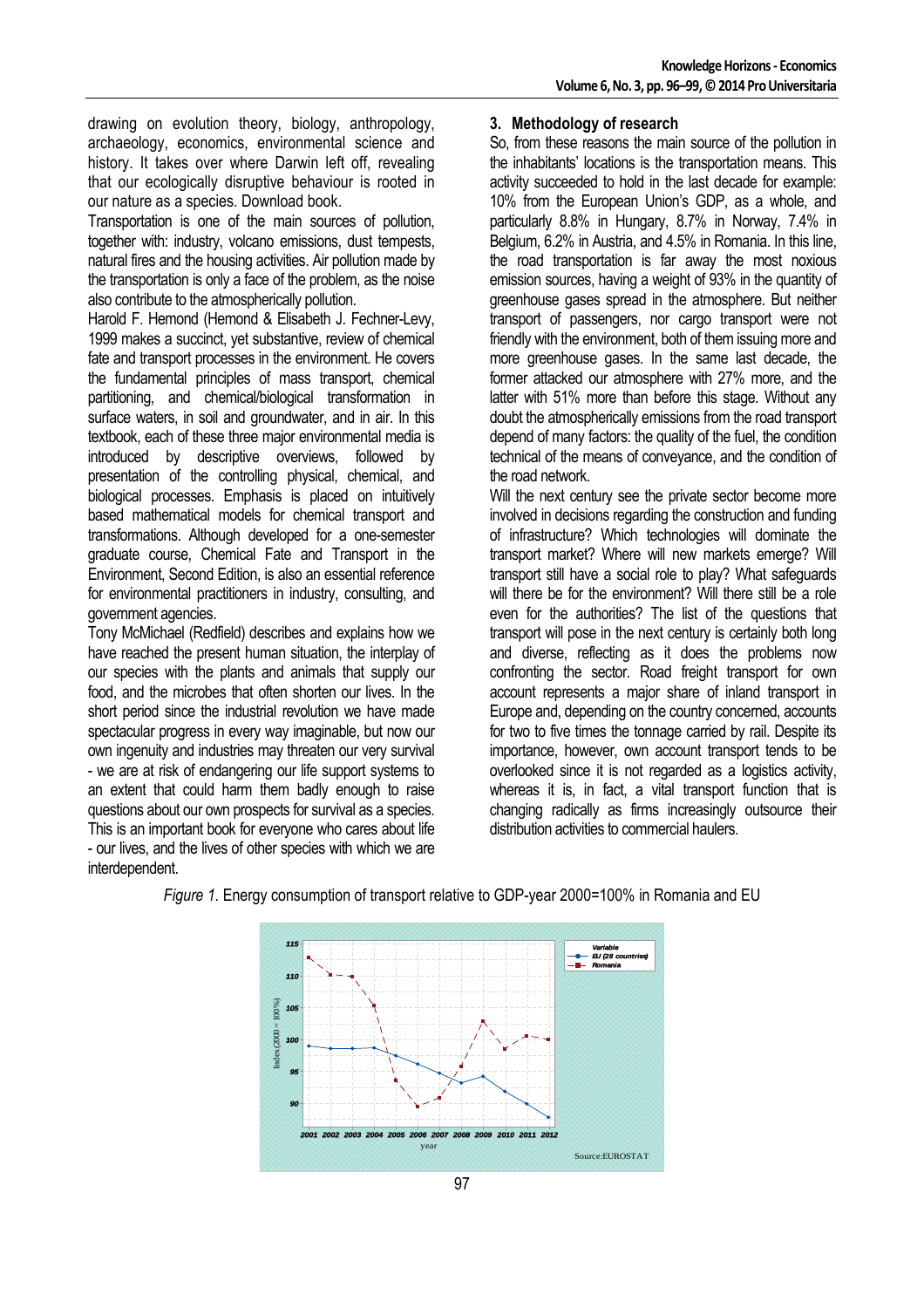Figure 1 presents the evolution of the consumption of energy from the sector of transport related to GDP, as the shape of the indexes with fix basis in 2000 year, in Romania and to the level of the European Union. Generally speaking, as it could be noticed, the level is higher in Romania, comparatively to the consequences

of this energy consumption, respectively in the ever higher level of the pollution.

The technical stage and the moral wearing out of the means of conveyance there are also factors which generate such a situation.



*Figure 2.* Energy consumption of transport relative to GDP for EU vs time 200-2012

Sources: EUROSTAT

The figures number 2 and 3 reflect the evolution of the consume of energy in Romania and European Union, depending on time, between 2001 to 2012 years. As it

noticed, the evolutions could be shaped by the parabolic functions, which are fully explained in the wright part of the both figures.

*Figure 3.* Energy consumption of transport relative to GDP for Romania vs time 2001-2012



Another finding is that the dependencies between the energy consumption from the activity of transportation related to GDP, and the evolution of the time are significant from the statistical point of view.

### **4. Conclusions**

This research reveals the fact that the transportation process affects the environment in a worrying manner. And what results from statistics is that in Romania this situation is worse than comparative to the European